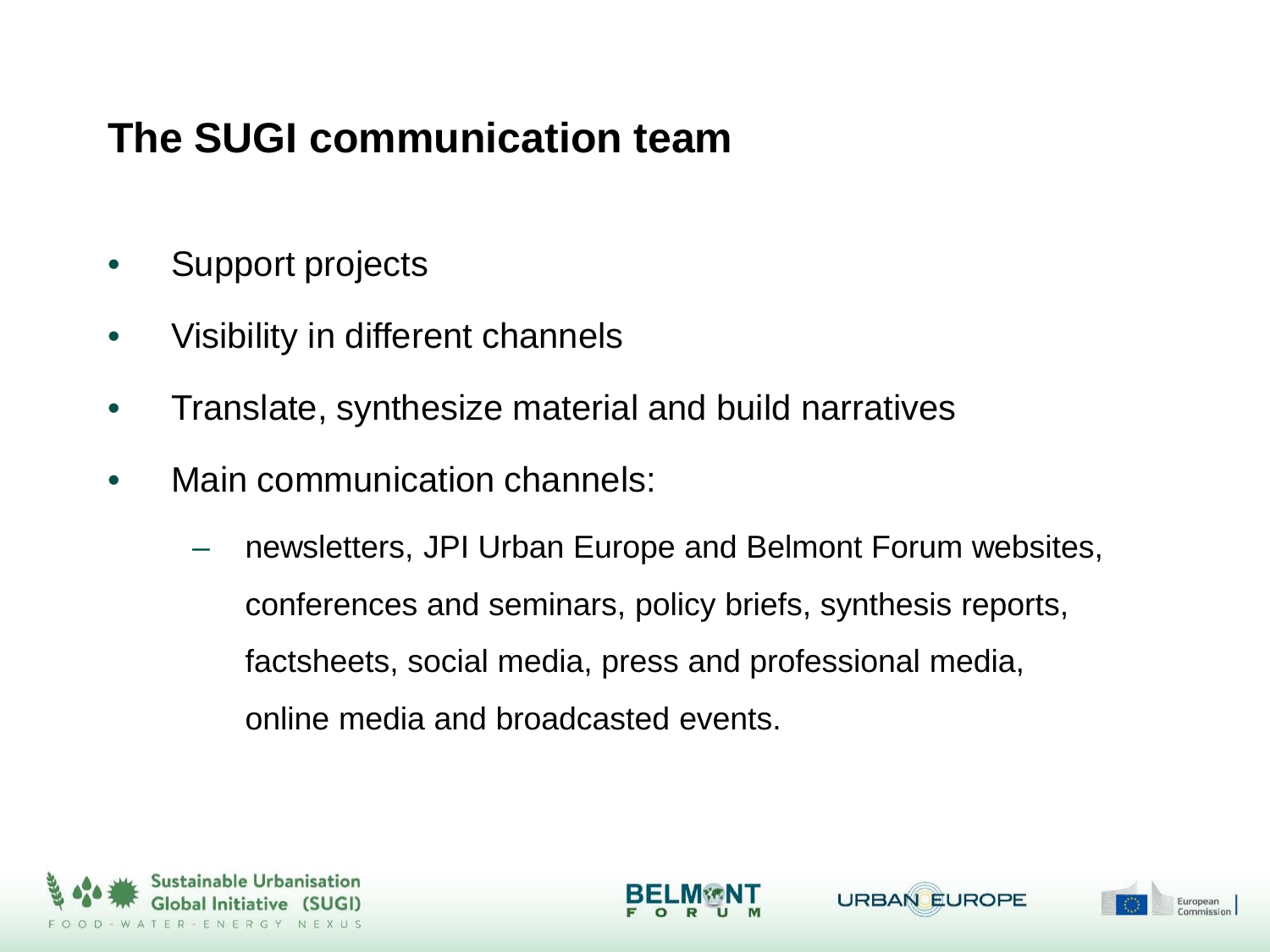## **Events**

- Projects meetings (kick-off, mid-term and final event)
- Webinars for coordinated outreach
- Urban Europe Transition Pathways Symposium (annual)
- Agora stakeholder involvement platform
- Etc





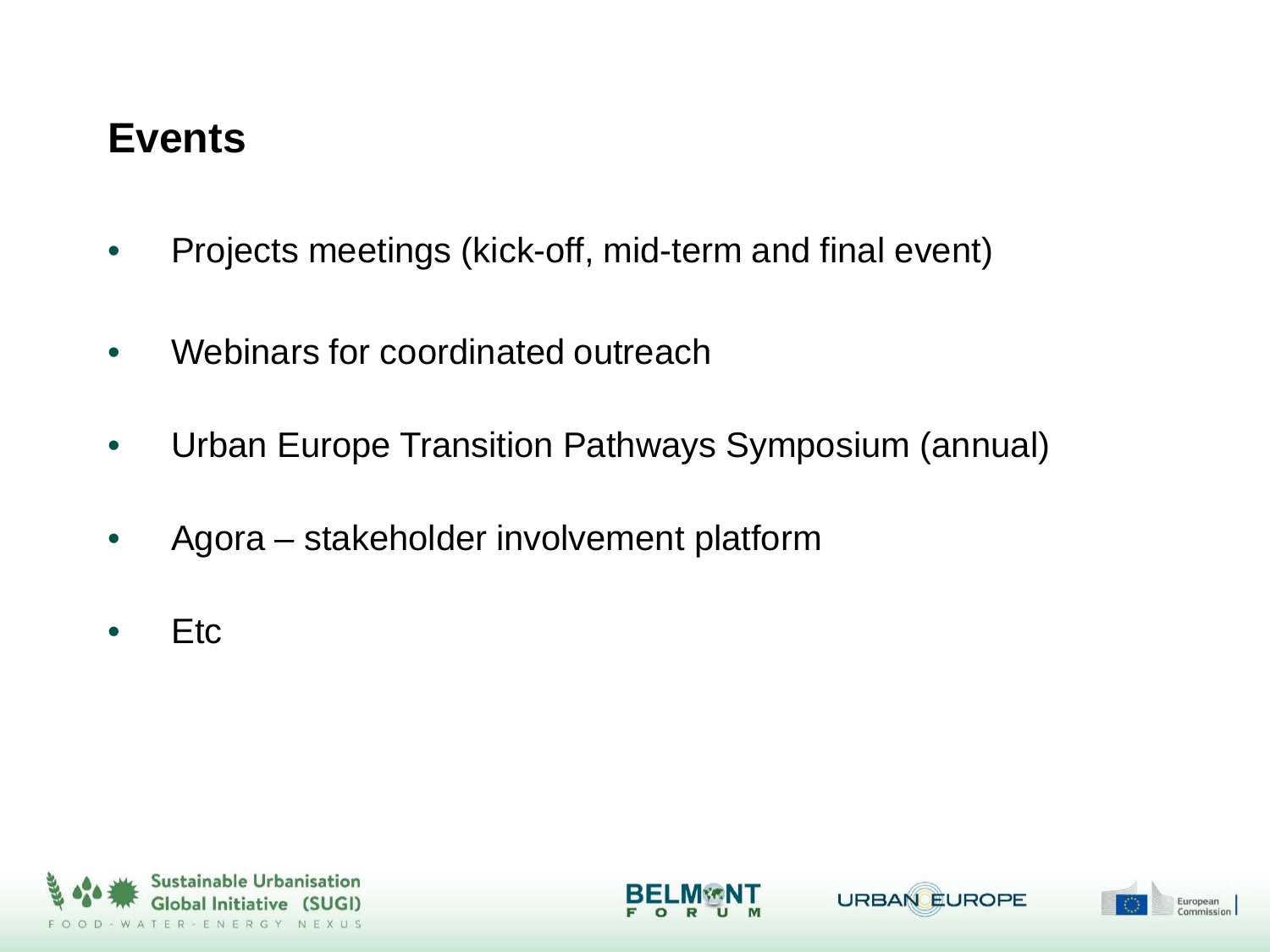# **SUGI project communication activities**

- The main responsibility of communicating results remains however with the projects.
- Projects encouraged to make communication plans and to produce their own publicly available material.
- Guidelines and good practice examples are available at the SUGI web page (jpi-urbaneurope.eu)
- Share best practice with us and between proje



European

**URBAN EUROPE** 



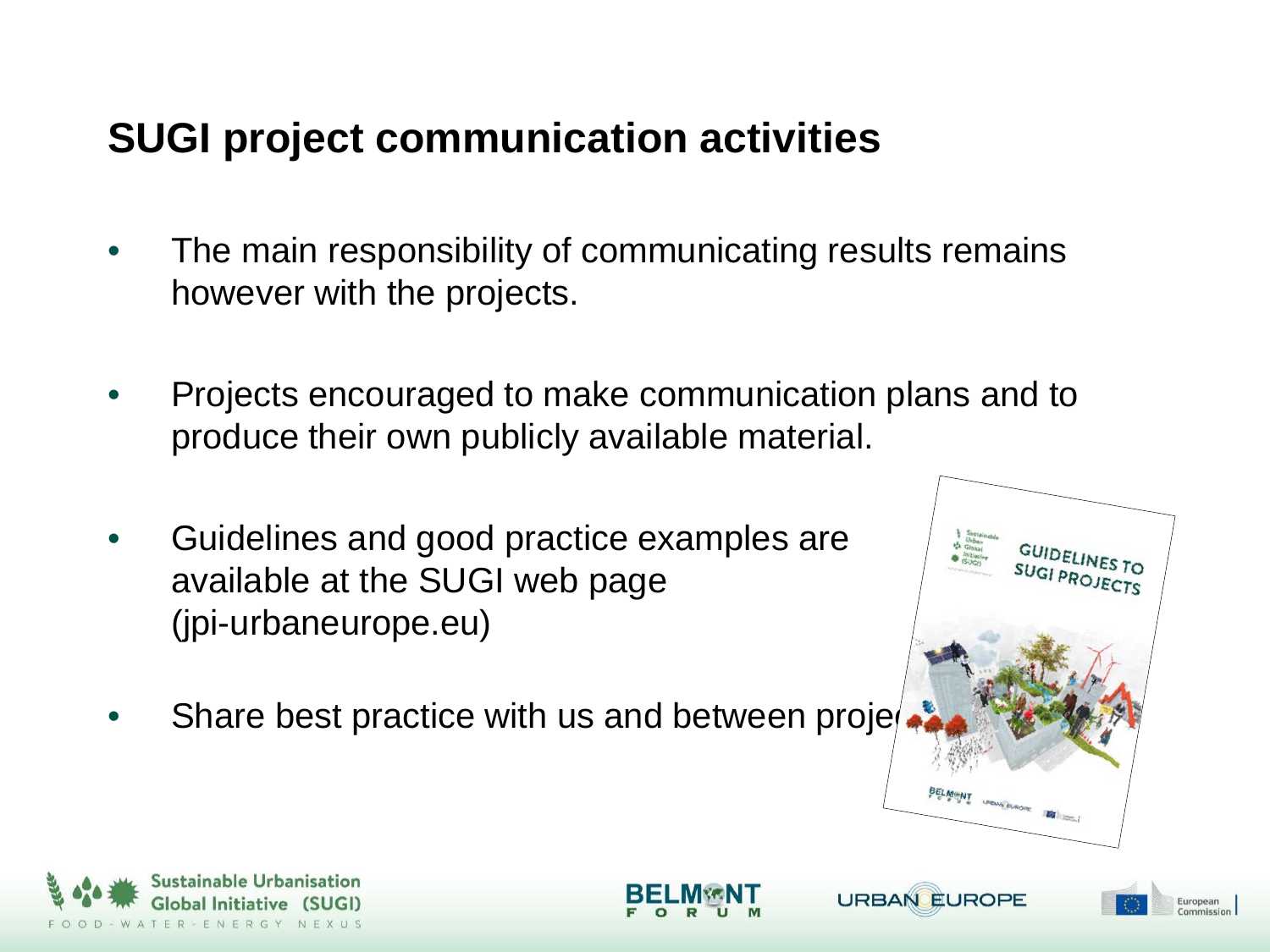## **SUGI Connect**



- A virtual network of stable dissemination nodes
- Establish a worldwide SUGI nexus community
- Facilitate an on-going debate
- Provide results and knowledge
- Everyone can become a part of the SUGI nexus worldwide community
- Connecting local stakeholders





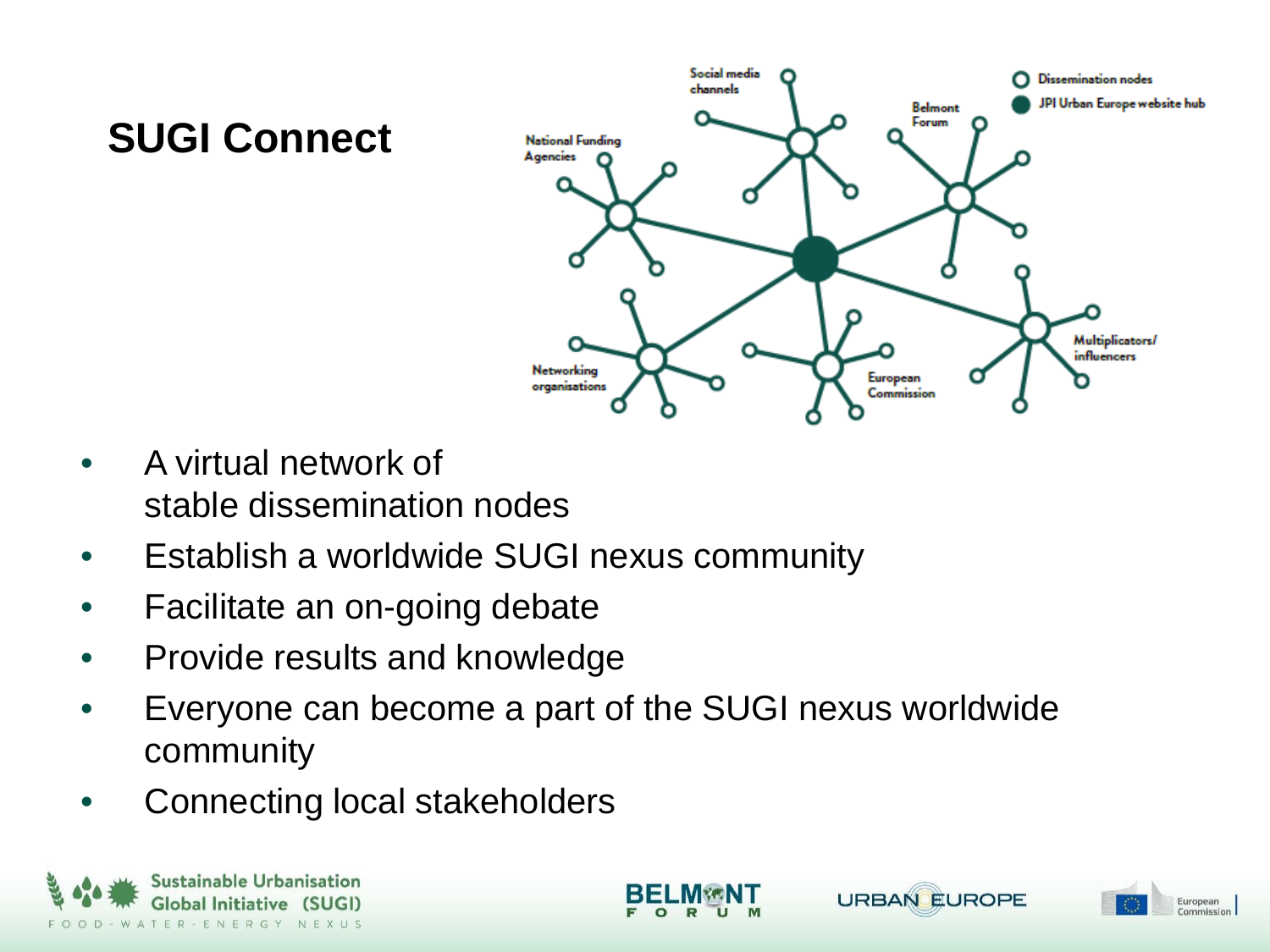## **Web site**

- Projects results will be easily accessible from the JPI Urban Europe website as well as the Belmont Forum website.
- Subpages are provided for each project with information on the project, contact details and links to external websites and reports.
- Projects are encouraged to provide material for these pages.







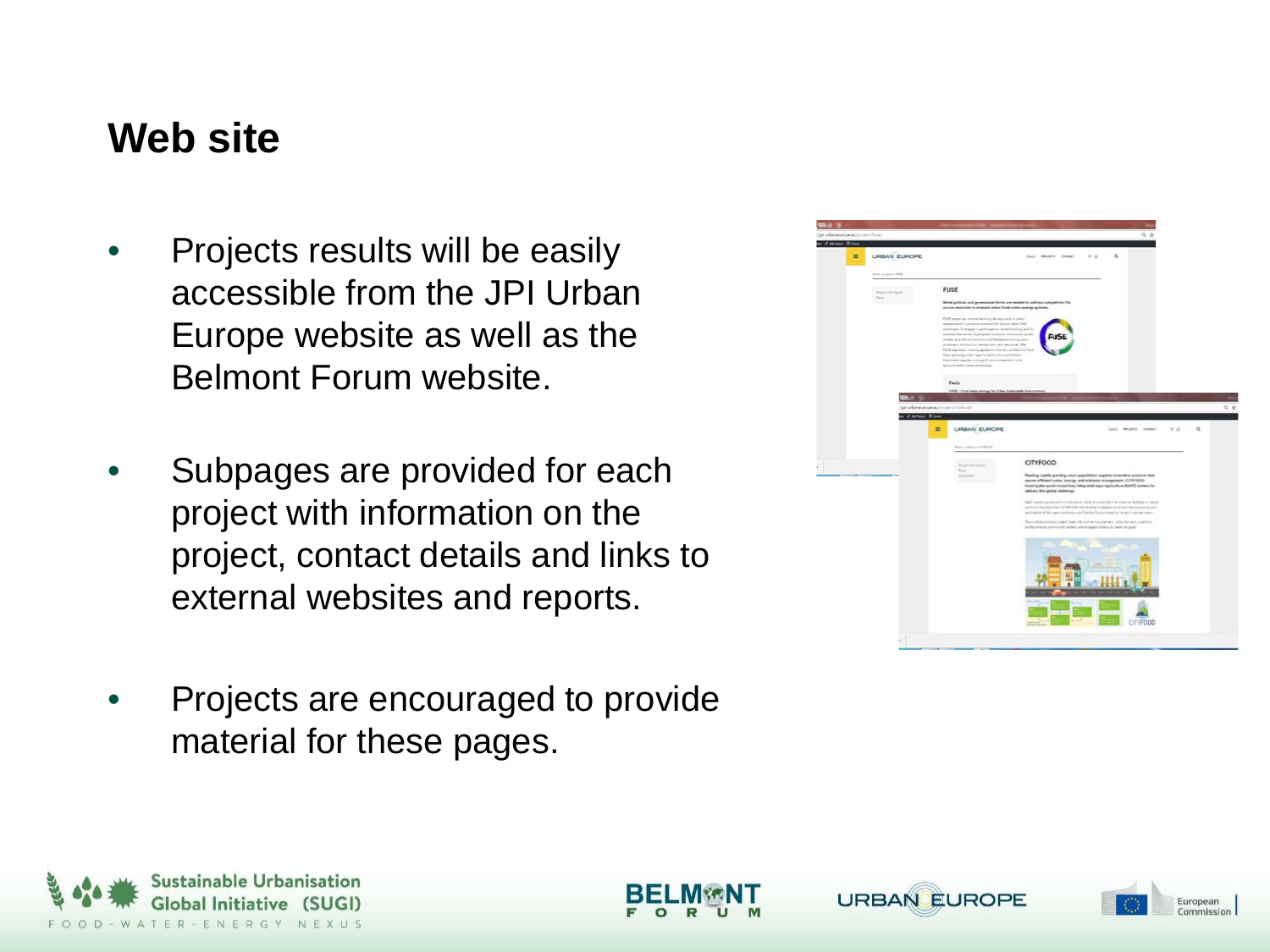# **SUGI Projects Catalogue**

- 28 pages in handy format
- Presenting the call and the 15 projects
- Also available on the web page for download







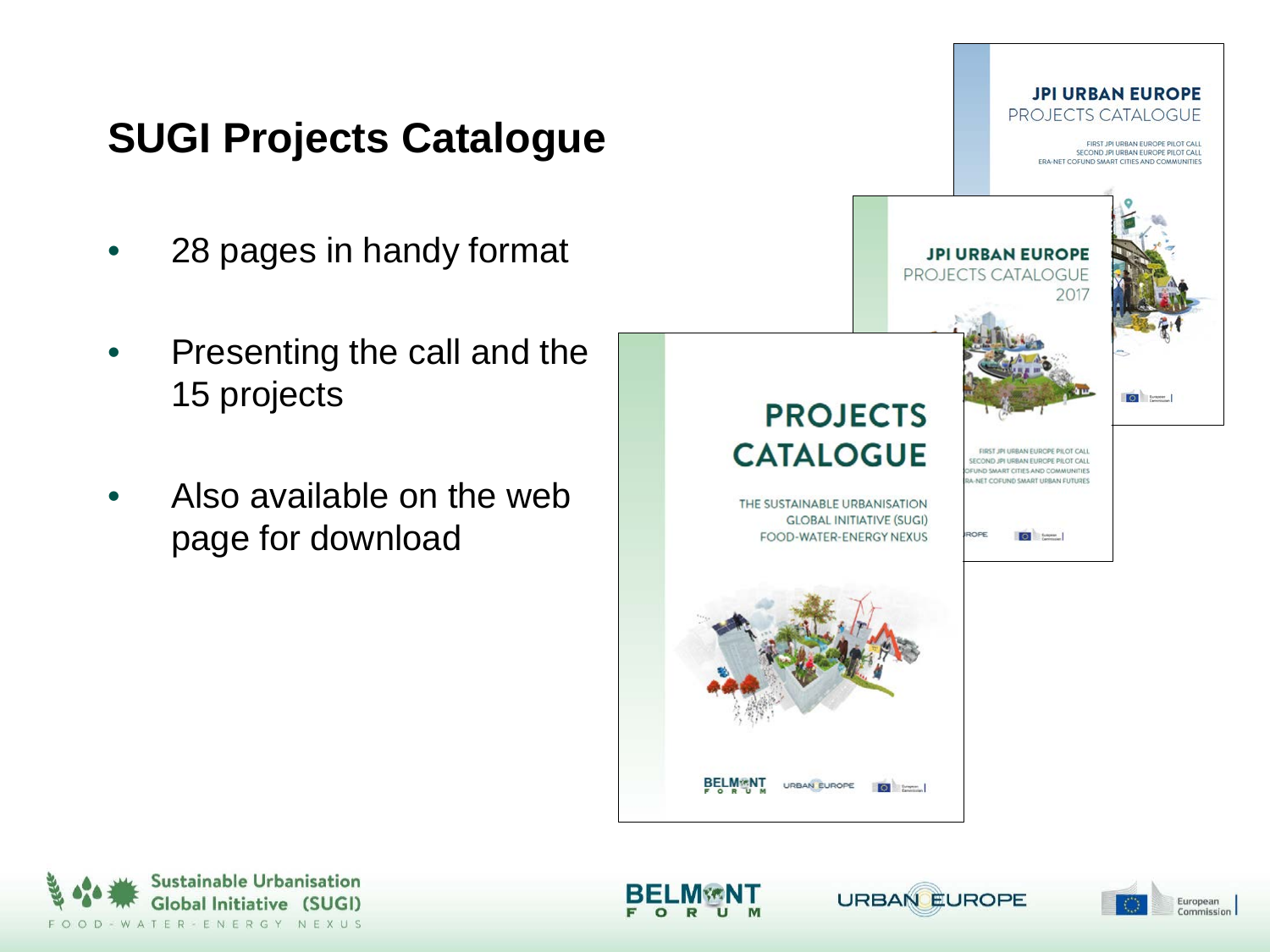#### URBAN EUROPE

#### Urban Europe Policy Brief

-<br>Marlene Dalber, Robert Hackl and Chemera Raffler<br>Mushing Heasenh, the massivile Gearstel, Vienna.<br>JPI Urban Europe; Project: ed-share Ol point; for Eco

The potential of shared mobility services: policy recommendations for urban planners and operators

### **Policy Briefs**

| <b>SmartGov</b><br><b>URBAN EUROPE</b>                                                                                                                                                                                                                                                                                                                                                                                                                                                                                                                                                                                                                                                                                                                                                                     |                                                                                                                                                                                                                                                                                                                                                                                                                                                                                                                                                                                                                                                                                                                                                                                                                           |                                                                                                                                                                                                                                                                                                                                                                                                                                                                                                                                                                                                                                                                                                                                                                                                                                                                                                                                                                                                                                                                                                                                                                                                  | <b>MAG</b>                                                                                                                                                                                                                                                                                                                                                                                                                                                                                                                                                                                                                                                                                                                                                                                                                                                                                                                                                                                                                                                                      | JPI Urban Europe: Project: ed-share Ollodels for Ecological, Economical, Efficient, Electric Car-Shanng)<br>mácher@davrensurch.org.chack@theressurch.org.c.nd%v@davrensurch.org |                                                                                                                                                                                                                                                                                                                                                                                                                                              |  |
|------------------------------------------------------------------------------------------------------------------------------------------------------------------------------------------------------------------------------------------------------------------------------------------------------------------------------------------------------------------------------------------------------------------------------------------------------------------------------------------------------------------------------------------------------------------------------------------------------------------------------------------------------------------------------------------------------------------------------------------------------------------------------------------------------------|---------------------------------------------------------------------------------------------------------------------------------------------------------------------------------------------------------------------------------------------------------------------------------------------------------------------------------------------------------------------------------------------------------------------------------------------------------------------------------------------------------------------------------------------------------------------------------------------------------------------------------------------------------------------------------------------------------------------------------------------------------------------------------------------------------------------------|--------------------------------------------------------------------------------------------------------------------------------------------------------------------------------------------------------------------------------------------------------------------------------------------------------------------------------------------------------------------------------------------------------------------------------------------------------------------------------------------------------------------------------------------------------------------------------------------------------------------------------------------------------------------------------------------------------------------------------------------------------------------------------------------------------------------------------------------------------------------------------------------------------------------------------------------------------------------------------------------------------------------------------------------------------------------------------------------------------------------------------------------------------------------------------------------------|---------------------------------------------------------------------------------------------------------------------------------------------------------------------------------------------------------------------------------------------------------------------------------------------------------------------------------------------------------------------------------------------------------------------------------------------------------------------------------------------------------------------------------------------------------------------------------------------------------------------------------------------------------------------------------------------------------------------------------------------------------------------------------------------------------------------------------------------------------------------------------------------------------------------------------------------------------------------------------------------------------------------------------------------------------------------------------|---------------------------------------------------------------------------------------------------------------------------------------------------------------------------------|----------------------------------------------------------------------------------------------------------------------------------------------------------------------------------------------------------------------------------------------------------------------------------------------------------------------------------------------------------------------------------------------------------------------------------------------|--|
|                                                                                                                                                                                                                                                                                                                                                                                                                                                                                                                                                                                                                                                                                                                                                                                                            |                                                                                                                                                                                                                                                                                                                                                                                                                                                                                                                                                                                                                                                                                                                                                                                                                           |                                                                                                                                                                                                                                                                                                                                                                                                                                                                                                                                                                                                                                                                                                                                                                                                                                                                                                                                                                                                                                                                                                                                                                                                  | <b>Introduction</b><br>Car sharing, bike- and moped sharing and the usage of<br>electric vehicles has become increasingly popular among<br>urban citizens. Thus, providing vast opportunities to meet<br>Inda-'s challenges in terms of environmental objectives.<br>sustainability and Iving quality. Our society needs to ma-<br>nage a transformation process that shall ultimately lead<br>to fewer emissions and less energy consumption while<br>increasing the quality of public space available.                                                                                                                                                                                                                                                                                                                                                                                                                                                                                                                                                                        |                                                                                                                                                                                 | renting instead of owning them.<br>By studying and solving the optimization problems arising<br>in the system's design and operation this policy brief<br>provides fundamental recommendations for efficient and<br>economically viable (electric) car sharing systems in on-<br>der to improve urban mobility systems. This is done both<br>from a city and coerator perspective.<br>Our recommendations aim at reducing additional traffic |  |
| <b>Urban Europe Policy Brief</b>                                                                                                                                                                                                                                                                                                                                                                                                                                                                                                                                                                                                                                                                                                                                                                           |                                                                                                                                                                                                                                                                                                                                                                                                                                                                                                                                                                                                                                                                                                                                                                                                                           | <b>GUST Company of Urban</b>                                                                                                                                                                                                                                                                                                                                                                                                                                                                                                                                                                                                                                                                                                                                                                                                                                                                                                                                                                                                                                                                                                                                                                     | On a worldwide level the number of operating com-<br><b>URBAN EUROPE</b>                                                                                                                                                                                                                                                                                                                                                                                                                                                                                                                                                                                                                                                                                                                                                                                                                                                                                                                                                                                                        | <b>COL</b> Schedule<br>sainly due<br>olicy brief<br>tors and sity<br>n makilik                                                                                                  | by optimizing the operators' maintenance- or manage-<br>ment efforts, to provide the best possible opportunities<br>for citizens as costumers and therefore regulate the<br>market. In terms of urban policies based on the reserach<br>carried out in the ed-share project we derive recommen-<br>dations of how to best establish a framework for sharing<br>operators and the integration of shared services in the                       |  |
| Policy recommendations for government use of<br>social media for collaboration with citizens<br>Ergo Falco and Reinout Kleinhans<br>Department OTB - Research for the Built Environment, TU Delft.                                                                                                                                                                                                                                                                                                                                                                                                                                                                                                                                                                                                         |                                                                                                                                                                                                                                                                                                                                                                                                                                                                                                                                                                                                                                                                                                                                                                                                                           | <b>Urban Europe Policy Brief</b>                                                                                                                                                                                                                                                                                                                                                                                                                                                                                                                                                                                                                                                                                                                                                                                                                                                                                                                                                                                                                                                                                                                                                                 |                                                                                                                                                                                                                                                                                                                                                                                                                                                                                                                                                                                                                                                                                                                                                                                                                                                                                                                                                                                                                                                                                 | haring eco-<br>ervices, Le                                                                                                                                                      | urban mobility system.                                                                                                                                                                                                                                                                                                                                                                                                                       |  |
|                                                                                                                                                                                                                                                                                                                                                                                                                                                                                                                                                                                                                                                                                                                                                                                                            |                                                                                                                                                                                                                                                                                                                                                                                                                                                                                                                                                                                                                                                                                                                                                                                                                           | Municipalities and Urban Living Labs                                                                                                                                                                                                                                                                                                                                                                                                                                                                                                                                                                                                                                                                                                                                                                                                                                                                                                                                                                                                                                                                                                                                                             |                                                                                                                                                                                                                                                                                                                                                                                                                                                                                                                                                                                                                                                                                                                                                                                                                                                                                                                                                                                                                                                                                 | raffic and to<br>shafed in<br>in arder to<br>elp cities<br>en de na<br>cad alactric                                                                                             | Involving users in routine maintenance is a great way of<br>reducing fleet management effort.<br>Converse problems in planning and operating a car<br>sharing system can be solved mathematically.                                                                                                                                                                                                                                           |  |
|                                                                                                                                                                                                                                                                                                                                                                                                                                                                                                                                                                                                                                                                                                                                                                                                            |                                                                                                                                                                                                                                                                                                                                                                                                                                                                                                                                                                                                                                                                                                                                                                                                                           | <b>Key McCormick</b><br>Louis Delegate                                                                                                                                                                                                                                                                                                                                                                                                                                                                                                                                                                                                                                                                                                                                                                                                                                                                                                                                                                                                                                                                                                                                                           |                                                                                                                                                                                                                                                                                                                                                                                                                                                                                                                                                                                                                                                                                                                                                                                                                                                                                                                                                                                                                                                                                 |                                                                                                                                                                                 |                                                                                                                                                                                                                                                                                                                                                                                                                                              |  |
| JPJ Urban Europe; Project: SmartGov (Advanced Decision Support for Smart Governance)                                                                                                                                                                                                                                                                                                                                                                                                                                                                                                                                                                                                                                                                                                                       |                                                                                                                                                                                                                                                                                                                                                                                                                                                                                                                                                                                                                                                                                                                                                                                                                           | Introduction<br>European cities face a pressing challenge - how to                                                                                                                                                                                                                                                                                                                                                                                                                                                                                                                                                                                                                                                                                                                                                                                                                                                                                                                                                                                                                                                                                                                               | actors in facilitating urban living labs as a form of expari-<br>mental governance.                                                                                                                                                                                                                                                                                                                                                                                                                                                                                                                                                                                                                                                                                                                                                                                                                                                                                                                                                                                             | jege ühers Horgor 2628<br>1 agentuari ha Galiath<br>An analysis of the role of municipalities in 50 snapshots                                                                   |                                                                                                                                                                                                                                                                                                                                                                                                                                              |  |
| Introduction<br>Government and institutional organizations at all levels,<br>from the EU Council and European Commission to single<br>municipalities, are increasingly using social media (SM)<br>and social networking sites (SNS) (e.g. Facebook and<br>Twitter) to communicate with and broadcast their infor-<br>mation to their "citizens-followers". Especially at the local<br>level, governments use SNS to create a new channel for<br>two-way communication and collaboration with citizens,<br>engaging them in the design and delivery of policies in<br>various domains. In doing so, governments face many<br>challenges that undermine their own efforts and limit the<br>potential and effectiveness of SNS to deliver improved<br>.<br>communication and collaboration. Evidence from the | JPI SmartGov Project shows that most challenges relate<br>to: guaranteeing privacy, data protection, accuracy and<br>consistency of information; achieving integrated work-<br>flows between departments; identifying stakeholders to<br>connect with; determining employees' code of conduct;<br>defining clear roles and responsibilities (e.g. communica-<br>tion managers and data analysts).<br>This policy brief provides practical recommendations for<br>governments, especially at the local level, to overcome<br>these challenges and make effective use of social networ-<br>king sites for communication and collaboration purposes.<br>The recommendations are based on a thorough review of<br>relevant academic literature and interviews and question-<br>naires with the SmartGov Project pilot cities. | provide economic prosperity and social cohesion while<br>achieving environmental sustainability? In response, new<br>collaborations are emerging in the Form of urban living<br>labs - situs deviced to design, test and learn from social<br>and tacherical innovation in real time.<br>Funded by JPI Urban Europe, the sim of the GUST pro-<br>ject is to examine, inform and advance the governance of<br>sustainability transitions through urban living labs, which<br>are proliferating across Europe as a means for testing<br>incustons in buildings, transport and energy systems.<br>Despite the experimentation taking place on the ground,<br>there is a lack of systematic learning across urban and<br>national contexts.<br>The role of municipalities in urban living labs<br>Urban living labs are collaborative forms of situes sestai-<br>rability governance. Urban living labs are sites which en-<br>able us to desire, test and learn from our efforts at social<br>and technical innovation. Municipalities are important<br><b>Key Message</b><br>- Urban living labs are sites devised to design, text and<br>learn from social and technical innovation in real time. | of European urban fixing labe shows various ways that<br>municipal actors can get involved in urban living labs and<br>boost innovation in their ottes. Three functional roles for<br>manicipalities - promoter, englise and partner- have<br>been identified. The findings can help municipalities make<br>more informed decisions about when and how to get<br>intestived in urban Bring fabs.<br>At the nature of the study we expected minimal involve-<br>ment of municipalities due to the market liberalization<br>of the public sector and different policy systems in the<br>countries studied. We expected that municipalities would<br>mainly have the role of enables.<br>These hypotheses were refuted. Municipalities as well as<br>other public actors were highly involved in urban living<br>labs. That municipalities in Austria, the UK, the Nether<br>lands and Sweden are part of different types of policy<br>systems. But this had no apparent effect on what role<br>tors demonstrate what municipalities can do to further<br>experimental governance. |                                                                                                                                                                                 |                                                                                                                                                                                                                                                                                                                                                                                                                                              |  |
| Key Message                                                                                                                                                                                                                                                                                                                                                                                                                                                                                                                                                                                                                                                                                                                                                                                                |                                                                                                                                                                                                                                                                                                                                                                                                                                                                                                                                                                                                                                                                                                                                                                                                                           | Municipalities are playing an active role in the design and<br>development of orban living labs and orban sustainability<br>governance                                                                                                                                                                                                                                                                                                                                                                                                                                                                                                                                                                                                                                                                                                                                                                                                                                                                                                                                                                                                                                                           | - The roles are generic and they are not dependent on<br>the formal policy systems of the countries studied.                                                                                                                                                                                                                                                                                                                                                                                                                                                                                                                                                                                                                                                                                                                                                                                                                                                                                                                                                                    |                                                                                                                                                                                 |                                                                                                                                                                                                                                                                                                                                                                                                                                              |  |
| - Social media strategy allows relevant stake-<br>holders to be identified and greater collaboration to<br>be achieved;<br>- Social media guidelines help determine how often                                                                                                                                                                                                                                                                                                                                                                                                                                                                                                                                                                                                                              | - Alignment of social media, servers and networks<br>facilitates management and users' activity and<br>interaction;                                                                                                                                                                                                                                                                                                                                                                                                                                                                                                                                                                                                                                                                                                       | Municipalities take different roles as promoter, enabler<br>or partner in urban Buing labs. The roles and their indica-<br>a pingant has lanariuse hunding from the Europage Union's injekson (dist<br>march and innovation programma uniter grant agreement his Soldet's                                                                                                                                                                                                                                                                                                                                                                                                                                                                                                                                                                                                                                                                                                                                                                                                                                                                                                                        | - Municipalities can play multiple roles over the life of an<br>urban living lab and change roles over time, for example,<br>from promoter to enabler.                                                                                                                                                                                                                                                                                                                                                                                                                                                                                                                                                                                                                                                                                                                                                                                                                                                                                                                          |                                                                                                                                                                                 |                                                                                                                                                                                                                                                                                                                                                                                                                                              |  |
| to post, the kind of information, and manage users'<br>- Coordination between different departments is<br>essential for exchange of best practices;<br>- Allocation of clear social media tasks and responsi-<br>bilities increases efficacy of social media organizatio-                                                                                                                                                                                                                                                                                                                                                                                                                                                                                                                                  | - Ownership and control of data is essential to<br>guarantee privacy, accuracy and assessment of<br>social media activity;<br>- Monitoring, analytics, and measuring of social<br>media activity is key to assess opinions of relevant<br>stakeholders and make relevant changes to<br>organization's social media policy.                                                                                                                                                                                                                                                                                                                                                                                                                                                                                                |                                                                                                                                                                                                                                                                                                                                                                                                                                                                                                                                                                                                                                                                                                                                                                                                                                                                                                                                                                                                                                                                                                                                                                                                  |                                                                                                                                                                                                                                                                                                                                                                                                                                                                                                                                                                                                                                                                                                                                                                                                                                                                                                                                                                                                                                                                                 |                                                                                                                                                                                 |                                                                                                                                                                                                                                                                                                                                                                                                                                              |  |
| This project has received funding from the European Union's Horizon 2020<br>merch and innovation programme under grant agreement No 646452                                                                                                                                                                                                                                                                                                                                                                                                                                                                                                                                                                                                                                                                 |                                                                                                                                                                                                                                                                                                                                                                                                                                                                                                                                                                                                                                                                                                                                                                                                                           |                                                                                                                                                                                                                                                                                                                                                                                                                                                                                                                                                                                                                                                                                                                                                                                                                                                                                                                                                                                                                                                                                                                                                                                                  |                                                                                                                                                                                                                                                                                                                                                                                                                                                                                                                                                                                                                                                                                                                                                                                                                                                                                                                                                                                                                                                                                 |                                                                                                                                                                                 |                                                                                                                                                                                                                                                                                                                                                                                                                                              |  |





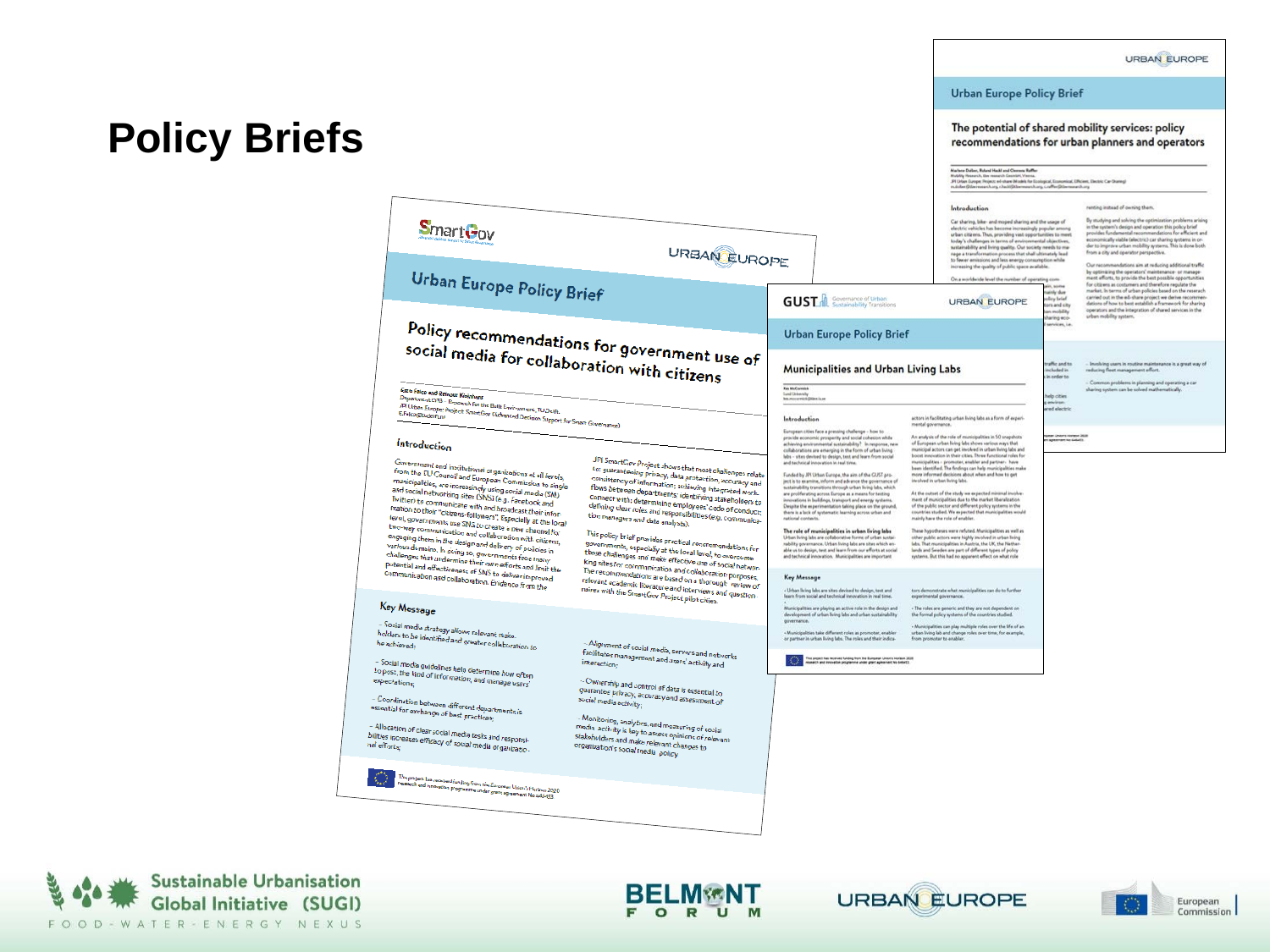# **Corporate Design**

- Ambassadors for the SUGI community
- Logotypes, templates and guidelines available: www.jpi-urbaneurope.eu

Sign up for the SUGI newsletter via jpi-urbaneurope.eu







**Twitter hashtag** 

URBAN EUROPE